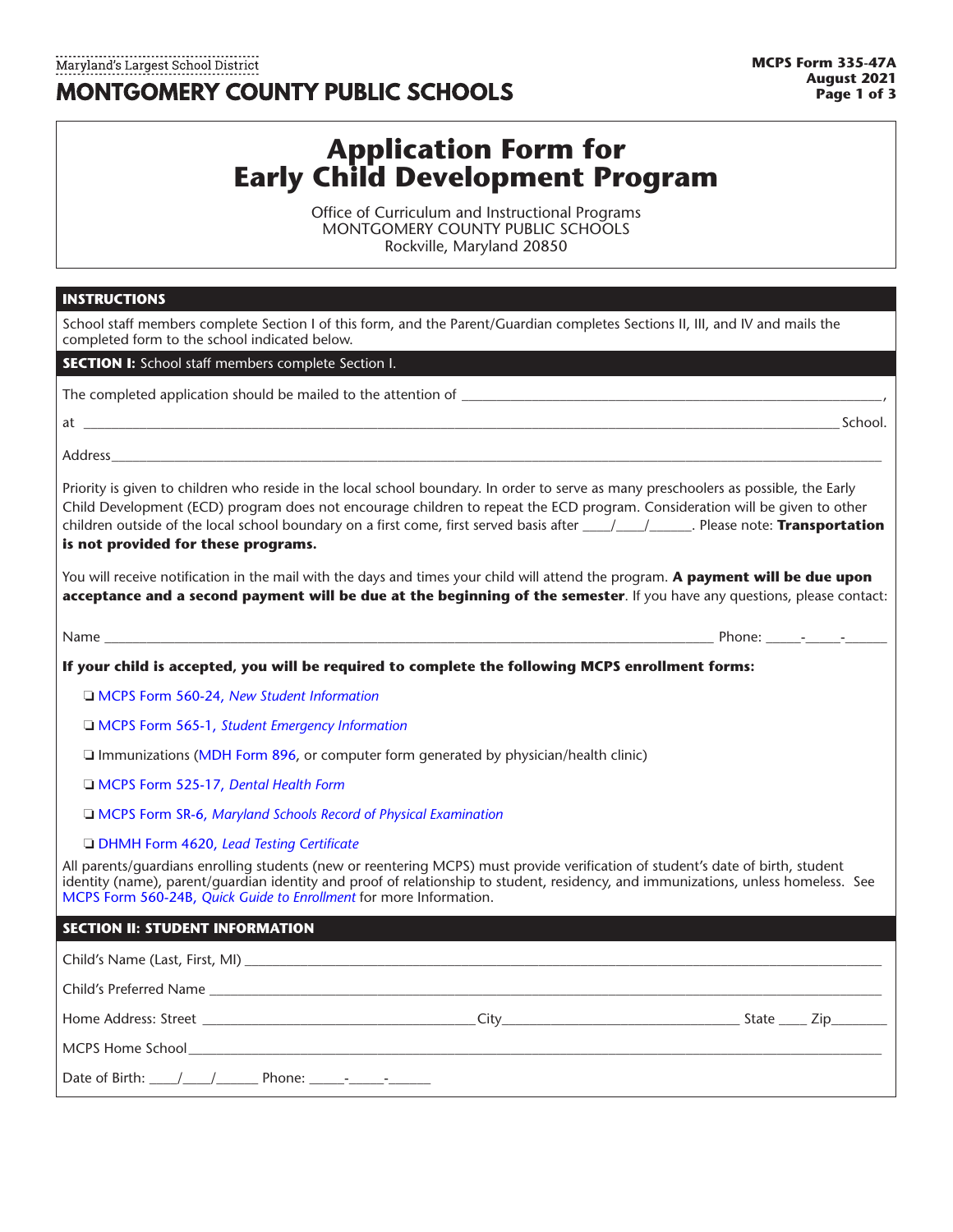| <b>SECTION III: FAMILY INFORMATION</b>                                                                              |                                                     |  |  |  |  |
|---------------------------------------------------------------------------------------------------------------------|-----------------------------------------------------|--|--|--|--|
|                                                                                                                     |                                                     |  |  |  |  |
|                                                                                                                     |                                                     |  |  |  |  |
|                                                                                                                     |                                                     |  |  |  |  |
|                                                                                                                     |                                                     |  |  |  |  |
|                                                                                                                     |                                                     |  |  |  |  |
|                                                                                                                     |                                                     |  |  |  |  |
|                                                                                                                     |                                                     |  |  |  |  |
|                                                                                                                     |                                                     |  |  |  |  |
|                                                                                                                     | <b>Family Members or Others Living in the Home:</b> |  |  |  |  |
| Name                                                                                                                | Relationship (include children's ages)              |  |  |  |  |
|                                                                                                                     |                                                     |  |  |  |  |
|                                                                                                                     |                                                     |  |  |  |  |
|                                                                                                                     |                                                     |  |  |  |  |
|                                                                                                                     |                                                     |  |  |  |  |
|                                                                                                                     |                                                     |  |  |  |  |
|                                                                                                                     |                                                     |  |  |  |  |
| SECTION IV: SOCIAL-EMOTIONAL AND BEHAVIORAL CHARACTERISTICS                                                         |                                                     |  |  |  |  |
| 1. Has your child had previous experience in group childcare or preschool? Yes: □ Yes □ No If yes, please describe: |                                                     |  |  |  |  |
|                                                                                                                     |                                                     |  |  |  |  |
| 2. I would describe my child this way:                                                                              |                                                     |  |  |  |  |
|                                                                                                                     |                                                     |  |  |  |  |
|                                                                                                                     |                                                     |  |  |  |  |
| 3. My child plays with (describe play with other children in the neighborhood, relatives, etc.):                    |                                                     |  |  |  |  |
|                                                                                                                     |                                                     |  |  |  |  |
|                                                                                                                     |                                                     |  |  |  |  |
| 4. Do you have concerns about your child's behavior? I Yes INo If yes, please describe:                             |                                                     |  |  |  |  |
|                                                                                                                     |                                                     |  |  |  |  |
|                                                                                                                     |                                                     |  |  |  |  |
| 5. I encourage my child's acceptable behavior by:                                                                   |                                                     |  |  |  |  |
|                                                                                                                     |                                                     |  |  |  |  |
|                                                                                                                     |                                                     |  |  |  |  |
| 6. I manage unacceptable behavior by:                                                                               |                                                     |  |  |  |  |
|                                                                                                                     |                                                     |  |  |  |  |
|                                                                                                                     |                                                     |  |  |  |  |